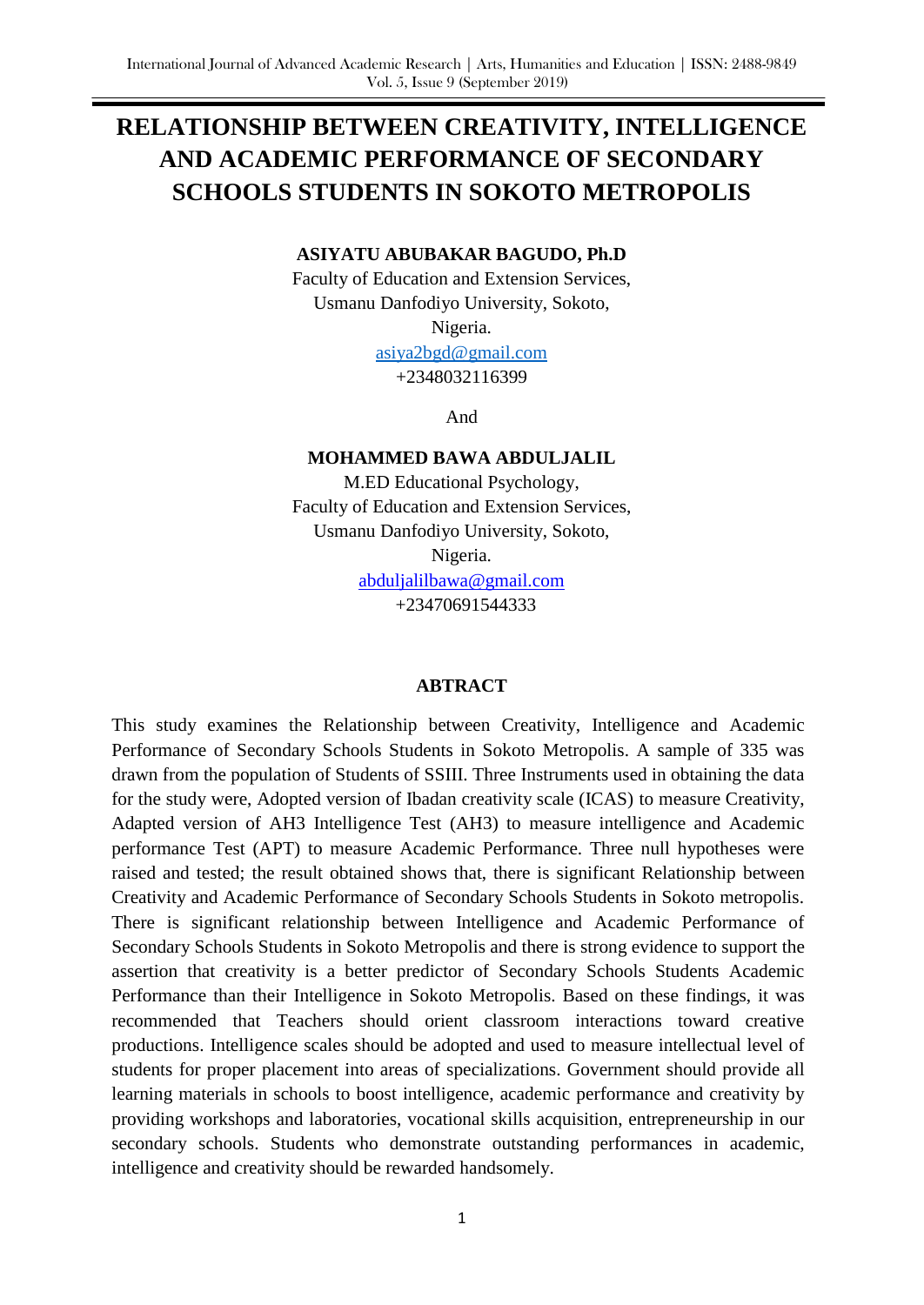### **Background to the Study**

It is obvious that the development of a nation depends much on the quality of education it provides its citizens. The attention our education system fail to give to creativity and intelligence among secondary schools students in Nigeria, has led to the production of students who hardly could make any meaningful input to the development of the nation either creatively by inventions or creating new ideas or intelligently by providing solutions to problems in our society. Experts like Rhode and Thomson (2007) indicated that success and performance of a student depends on his/her creativity and intelligence. Furthermore, it is known that academic activity require a maximum intelligent and reasoning thinking ability (Balgu, 2014). In Nigeria system of education, those who excel through examination are considered to be intelligent or creative without actually identifying the actual talents. A child in school may have creative potentials but he will go unnoticed throughout his academic career because emphasis is given to only his performance as shown on the examination results, ignoring other creative abilities he/she may possess. However, literature available such as Luo, Thompson and Detterman (2003) indicated that creativity and intelligence are related and when properly harnessed can enhance better academic performance. Actually, issue of relationship between intelligence and creativity has been subject to empirical research for decades. Nevertheless, there is yet no consensus on how these constructs are related. One of the most prominent notions concerning the interplay between intelligence and creativity is the threshold hypothesis, which assumes that above-average intelligence represents a necessary condition for high level creativity (Batey, Furnham and Safiullina, 2010; Olutaye and Ogundoyin, 2004). In same vein, research findings by Nakano (2015) showed that there is positive correlation between creativity and intelligence. While Palaniappan (2007) found that students that score high in creativity test perform better than students that score high in intelligence test academically. On relationship between intelligence and academic performance, Rhode and Thomson (2007) indicated that there is empirical evidence for a strong association between general intelligence and academic performance. They believe that academic ability strongly rely on intelligence ability, on the other hand one requires high level of intelligence to be creative. The assertion is that all creative people are intelligent but not all intelligent people are creative. Akinboye (1985) understood the importance of creativity when he challenged Africans to foster creativity and inventiveness in children for survival. He noted that intelligence and creativity are necessary ingredient for innovation, invention, productivity in divers areas of human endeavor. He stated that the survival of the African race depends to a large extent on the ability of her children to utilize creatively available resources to meet the complex demands of contemporary world of high technology as applied to all facet of life (in agriculture, industries, health, transport, communication, social life, political and economic life). Creativity is relevant to all aspect of life. Research by Rhode and Thompson, (2007) provided empirical evidence for a strong association between general cognitive ability and academic performance; there is still anywhere from 51% to 45% of the variance in academic performance that is unaccounted for by measures of general cognitive ability alone. Additionally, understanding the nature of the relationship between general cognitive ability and academic performance has widespread implication for both theories and practices.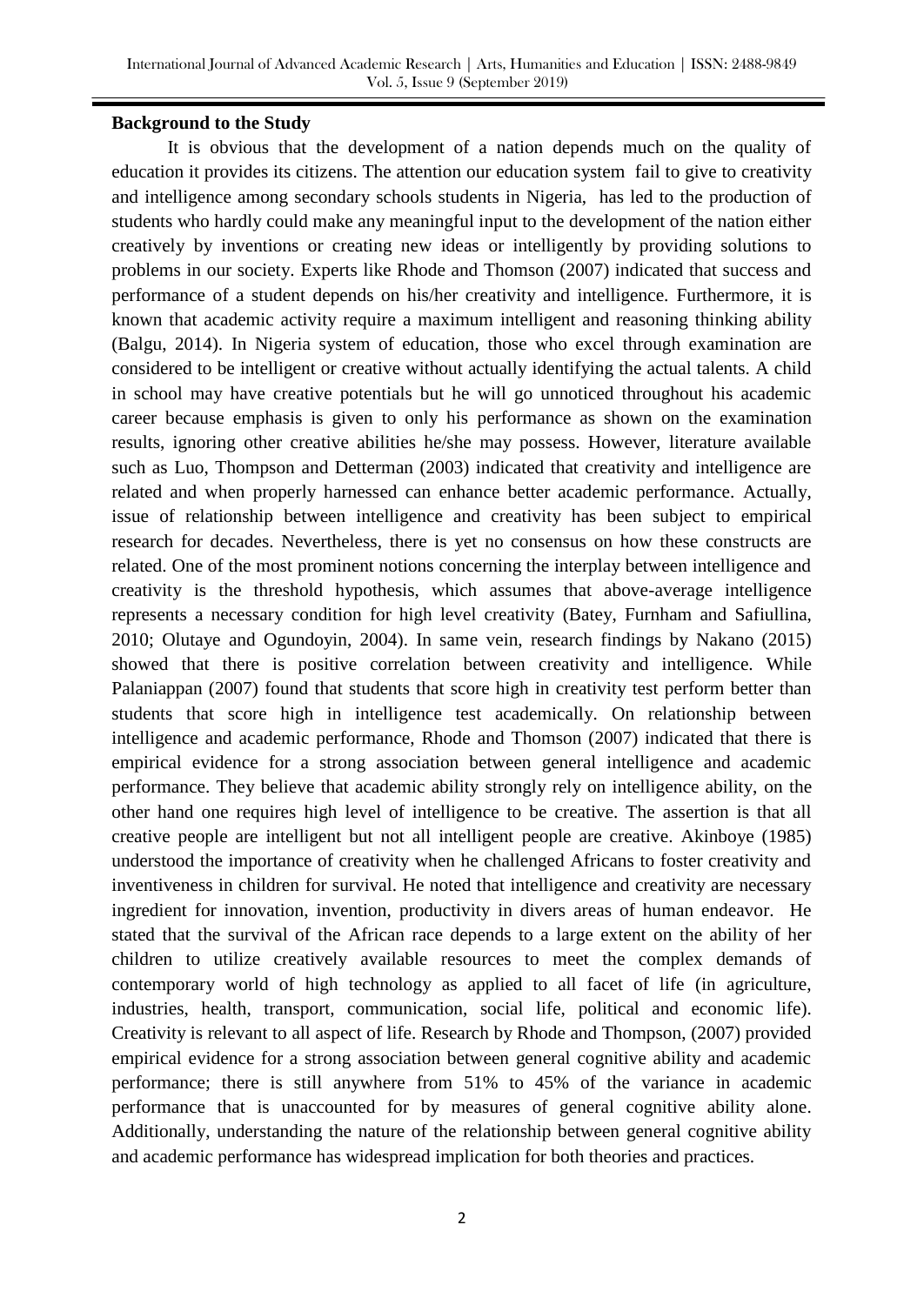Habibollah, Abdullah, Aizan, Sharir and Kumar (2010) research examine the relationship between creativity and academic achievement of students and if the relationship differs between male and females. They used 153 samples comprising 105 males and 48 females. Cumulative grade point average (CPGA) was used to select participants and Khatena-Torrance Creative Perception Inventory (KTCPI) was used to measure creativity. Pearson Product Moment Correlation was used for analysis. The result shows that aspects of creativity are related to academic achievements of both males and females. Balgu (2014) research result showed existence of relationship between creativity tasks and academic achievement. This corroborates with earlier findings. Jabeen and khan (2013) conducted a similar research in India to study the creative and intelligence thinking ability of high and low achievers in relation to their academic performance of  $9<sup>th</sup>$  grade students. The sample for the study was high achievers 300 and low achievers 300 selected randomly from two educational zones (budgam and soibugh) of India. Test for verbal creative thinking ability and Heim (1970) intelligence thinking ability tests were administered for the collection of data. The result of the study highlights that in comparison to low achievers, high achievers possess significant creative and intelligence potentials and the study reveals that there is significant relationship between creativity and intelligence of high achievers and low achievers in school.

Furthermore, Ali and Iqbal (2012) conducted a research on the role of intelligence and creativity in the academic performance of business education students in the University of Lahore in Pakistan using ex-post facto research design. A total of 235 students purposely selected from four colleges of education participated in the study. Three research questions were raised and answered in the study. Three instruments: Student Cumulative Grade Point (CGPA) Information Format (SLIF); Wong and Law Intelligence Test (NHCT) were used for data collection. The multiple regression analysis and ANOVA were the major statistical tools used for data analysis. Findings from the study reveal that creativity and intelligence when combined jointly predict the performance of business education students. It recommended among others that intelligence and creativity should be taught as a separate course with the aim to enhance students' performance and positive attitude towards learning.

Similarly, Ademola, Akintunde and Yakasai (2010) conducted a research to ascertain the extent to which creativity and emotional intelligence relate to the academic performance of Higher National Diploma (HND) of polytechnics in the south western state of Nigeria. Three instruments: Student Cumulative Grade Point (CGPA) Information Format (SLIF); Wong and Law Intelligence Test (NHCT) were used for data collection from 235 students sampled. The findings show that there is very low negative, no significant relationship between creativity and CGPA scores  $(r=.004 \text{ p}$  $> .05)$ . There is also no significant difference between male and female students' academic performance, creativity and emotional intelligence. The fact is most of the studies corroborated in their finding, but the issue of inter-relationship between intelligence, creativity and academic performance has not been well researched in Nigeria, this suggests the need for further studies. More so, as our educational processes and activities seem to be tailored more to academics than creativity.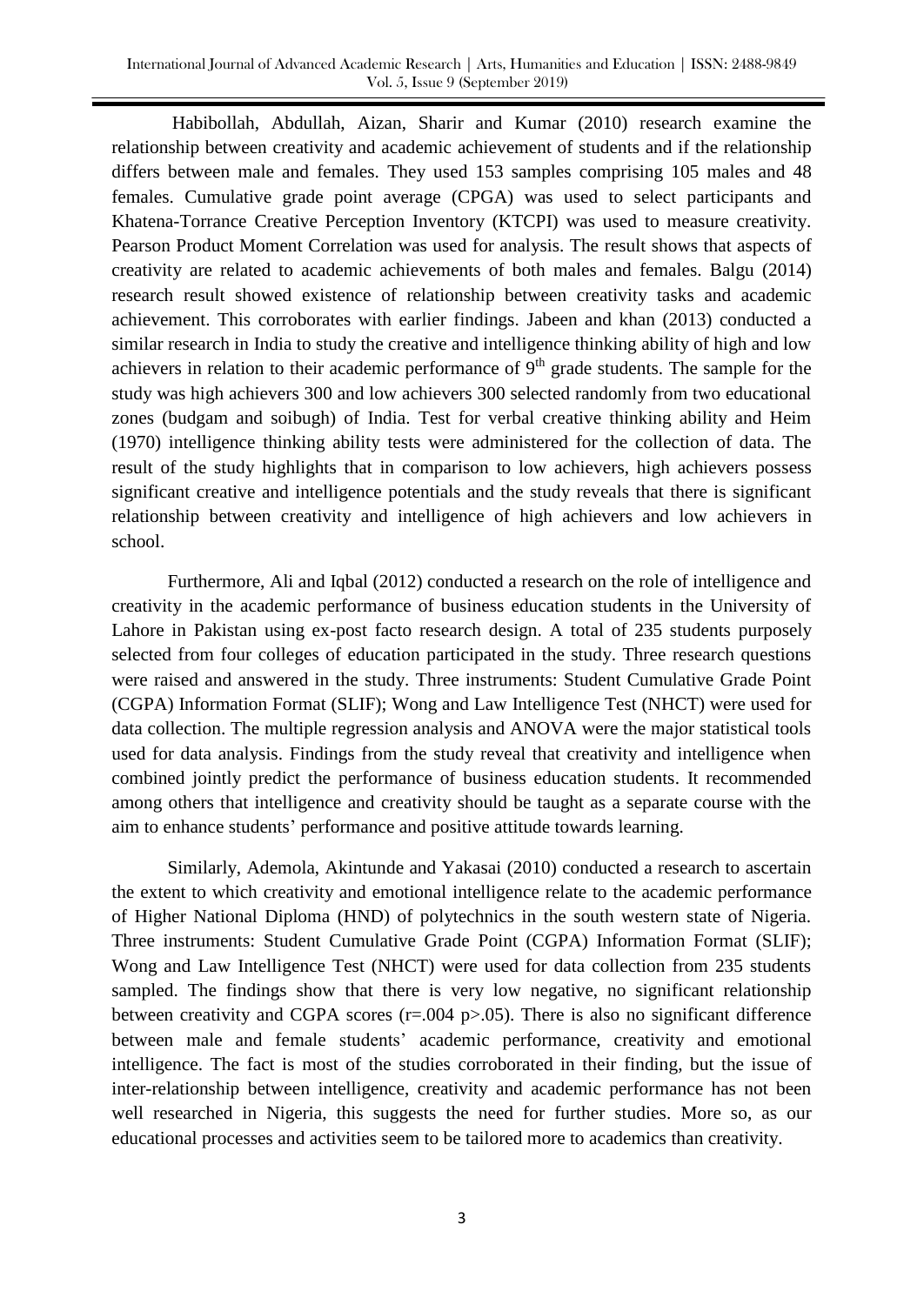Craft (2000) suggested that creativity and intelligence are as important as literacy and should be treated with same status. Researchers, educators and policy makers describe them (creativity and intelligence) as significant part of education. Similarly, Olutaye and Ogundoyin (2004) describe creativity as a basic tool for progress in any society or community. It is so important that any society that wants to make headway in any area of development must not lose sight of it. Therefore, an investigation into the nature of these two abilities (i.e. intelligence and creativity on the academic performance of student) may help not only to know the extent to which they relate but also to indicate whether the two abilities are predictors of academic performance among secondary students in Sokoto state.

### **Statement of the Problem**

In Nigerian education, little or no attention is paid to creativity and intelligence of students in secondary schools. When one considers the nature of examinations in our schools where ambition for a certificate, sheer luck, interest or prejudice rather than objectivity have become the main criteria for placement in classes, courses or programs. Consequently, secondary schools leavers could not express themselves intelligently. As a result of that, majority of students end up with examination results they can neither defend nor put into actual practice the knowledge and skills acquired in the school. Furthermore, they cannot indulge in any trade or occupation that requires creativity, such as vocational skills like carpentry, tailoring, knitting, fine art etc. which could make them to be self-reliant during and after leaving the school. This has resulted in our secondary schools graduates becoming unemployable youth, hoodlums, maladjusted youth that are rampant in the society. They become nuisance and social menace easy recruits for criminal activities, which is a threat to the peace and stability of immediate society and Nigeria at large. In this era of high scientific and technology and economic advancement virtually driven by high level intelligence and creative manpower, the need for creativity becomes more relevant. Currently, Nigerian students are only prepared for achievement in rote memory examination as measured in West African Examination Council (WAEC), National Examination Council (NECO), Joint Admission and Matriculation Board (JAMB) and even National Business and Technical Examination Board (NABTEB) are not showing or fostering outcome in intelligence and creativity. The source of concern is that Nigeria cannot become among the advanced nations of the world without intelligent and creative productions. No doubt we have intelligent and creative potentials among our students who need to be identified and promoted. This problem motivated the researchers to study the relationship that exists between creativity, intelligence and academic performance of secondary school students in Sokoto metropolis.

# **Objectives of the Study**

The objectives of this study are to find out whether there is:

- 1. Relationship between Creativity and academic performance of secondary schools students in Sokoto Metropolis.
- 2. Relationship between Intelligence and academic performance of secondary schools students in Sokoto Metropolis.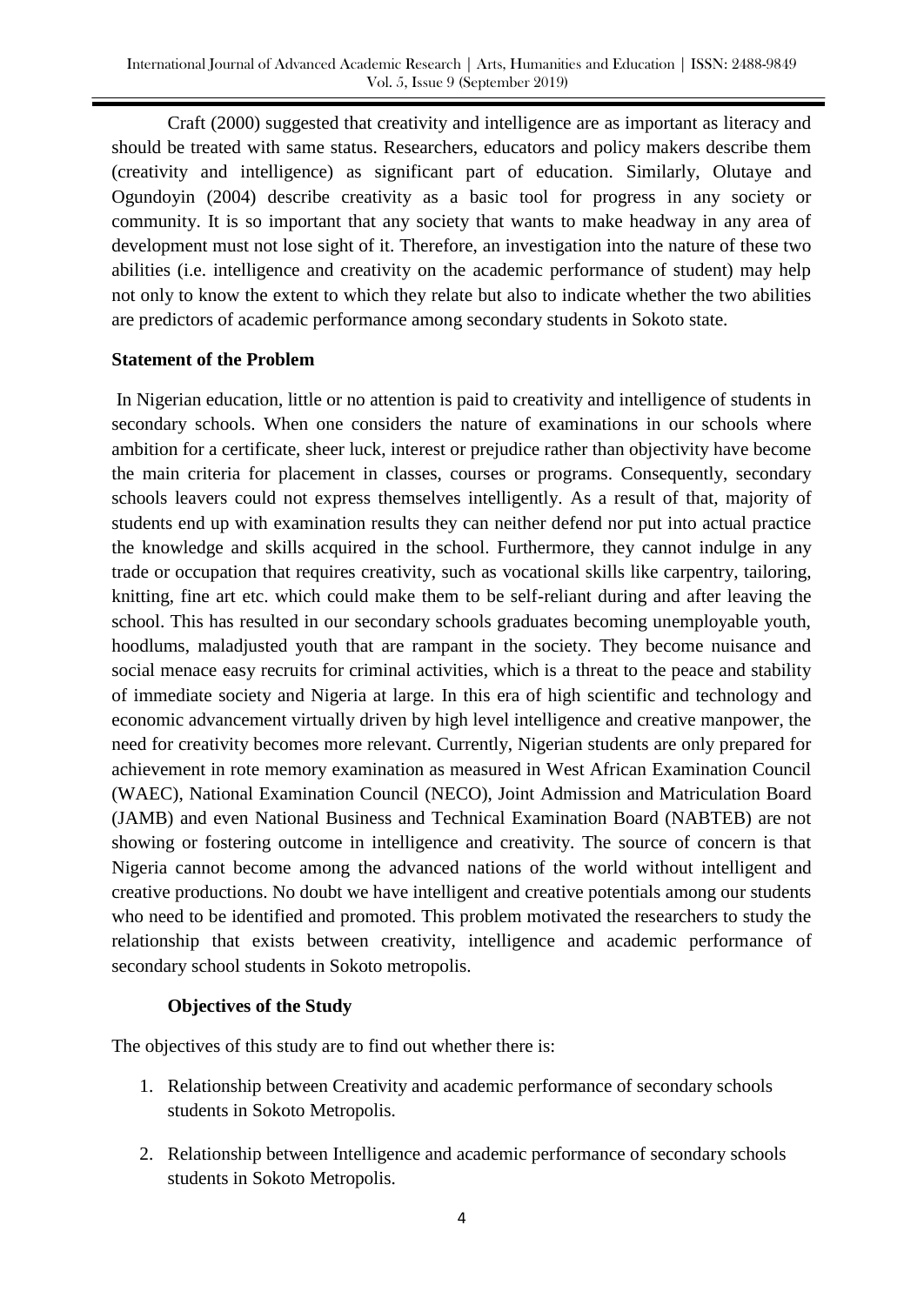3. Evidence to prove that creativity is a better predictor among academic performance than intelligence of secondary school students in Sokoto Metropolis.

# **Research Questions**

The following questions were raised to guide the study:

- (1) Is there relationship between creativity and academic performance of secondary schools students in Sokoto Metropolis?
- (2) Is there relationship between intelligence and academic performance of secondary schools students in Sokoto Metropolis?
- (3) Is there any significant evidence to prove that creativity is a better predictor of academic performance than intelligence of secondary school students in Sokoto Metropolis?

# **Research Null Hypotheses**

Based on the research questions posed above, the following null hypotheses were generated by the researcher:-

Ho1: There is no significant relationship between creativity and academic performance of secondary schools students in Sokoto Metropolis.

Ho2: There is no significant relationship between intelligence and academic performance of secondary schools students in Sokoto Metropolis.

Ho3: There is no significant evidence that creativity is a better predictor of academic performance than intelligence among secondary school students in Sokoto Metropolis.

# **RESEARCH METHODOLOGY**

# **Research Methodology**

Descriptive correlational design and ex-post-facto design were used by the researcher in this study. A correlational design is a type of research that is concerned with determining or measuring the degree of relationship between two or more variables for the purpose of making prediction about such relationship. While an ex-post-facto design is a type of research concerned with measuring of difference, causes or effect of phenomena on two or more groups and the influence of already occurred event on certain group of individuals. In other words, it allows the researcher to study how several variables singly or in combination might affect a particular pattern of behavior. While ex-post-facto study allows the researchers to establish the difference, causes or effect that occurs in the behavior of a certain group.

In this study, the independent variables to be measured are creativity and intelligence while the dependent variable is academic performance. The population for this study consists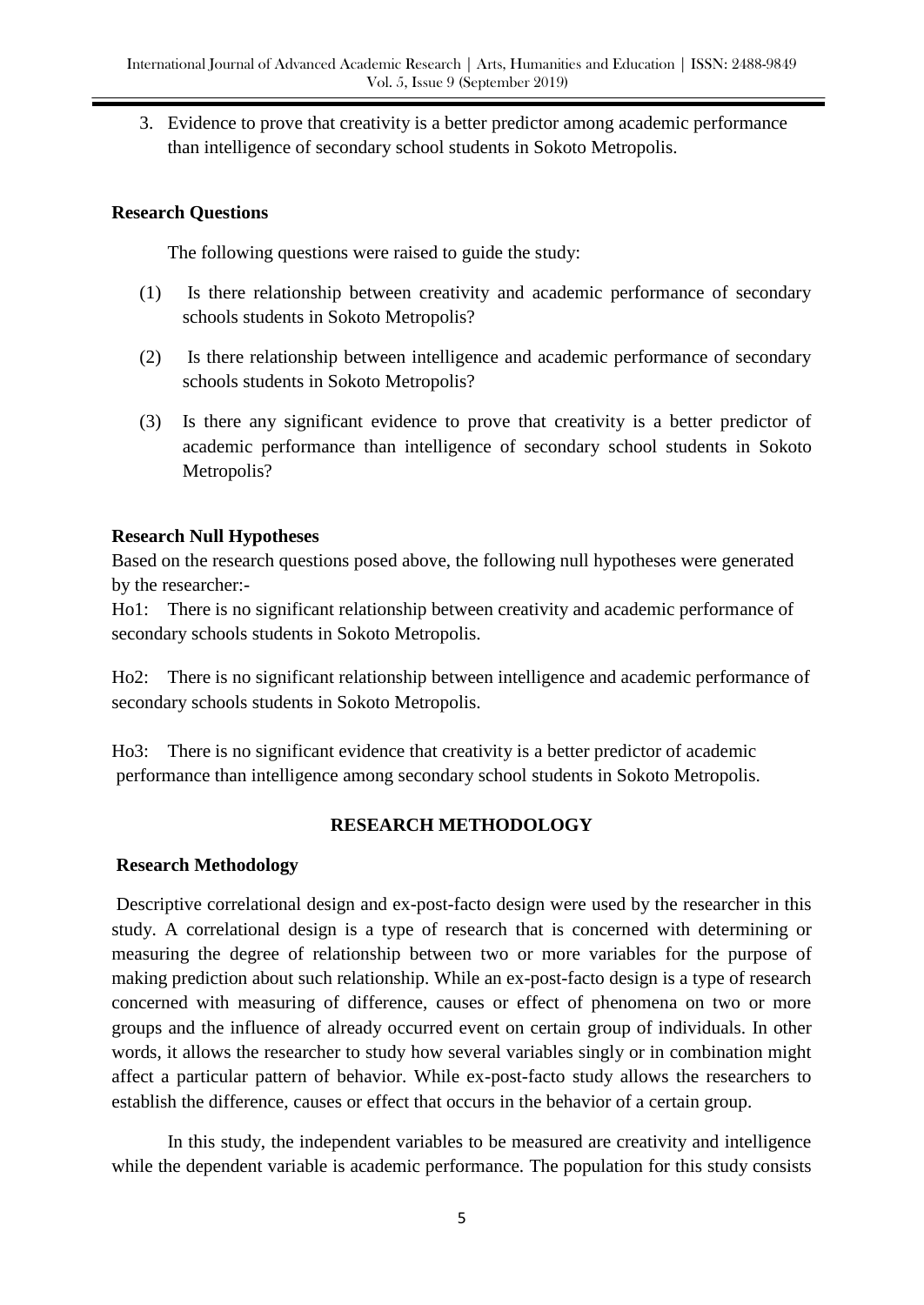of all the 30 senior secondary schools in Sokoto Metropolis with total population of Nine Thousand Nine Hundred and Sixty Seven (9,967). While the target populations are the SSIII students of 8 secondary schools with total population of Two Thousand Five Hundred and Eighty Two (2,582) they were selected because of their level of maturity and exposure to respond to the instrument that was presented to them. Research Advisers (2004) was used to determine the sample size of 335. Purposive sampling was used in selecting eight schools. To obtain the sample size, students were proportionately determined across the eight schools. Therefore approximately, 13% of students in each of the selected school were randomly drawn to represent their respective school using proportionate sampling. In selecting the students to represent the sample, researchers used random sampling (lucky dip) by writing 'YES' and 'NO' on a folded piece of papers. All the students that picked 'YES' were selected to represent students' sample of the population while all the students that picked 'NO' were not selected to represent students which indicate that all the students have equal chance of being selected. Three instruments were used to find out the relationship between creativity, intelligence and academic performance of secondary schools students in Sokoto Metropolis. The instruments used are:-

1. Adopted Ibadan Creativity Assessment Scale by Akinboye (1985) to measure creativity (ICAS).

2. Adapted AH3 Intelligence Test devised by Heim (1970) to measure intelligence (AH3).

3. Academic Performance Test (APT).

Relevant procedures were followed to ensure the validity and reliability of the three instruments and were certified for the conduct of this study. Pearson moment correlation coefficient 'r' was used to measure null hypotheses one and two, while multiple regression analysis was employed to measure hypothesis three at level of significance 0.05.

| S/no | Name of School                                    | SSII Student population | Sample Size |
|------|---------------------------------------------------|-------------------------|-------------|
| 1.   | Government Technical College Farfaru, Sokoto      | 350                     | 45          |
| 2.   | Government Technical College Runjin Sambo, Sokoto | 360                     | 47          |
| 3.   | Government Day Secondary School Arkilla, Sokoto   | 355                     | 46          |
| 4.   | Women Center for Continuous Education, Sokoto     | 200                     | 26          |
| 5.   | Government Girl College, Sokoto                   | 369                     | 48          |
| 6.   | Nagarta College, Sokoto                           | 304                     | 39          |
| 7.   | Sani Dingyadi Unity Secondary School, Sokoto      | 327                     | 43          |
| 8    | Nana Girls Secondary School, Sokoto               | 317                     | 41          |
|      | <b>TOTAL</b>                                      | 12582                   | 335         |

|  |  |  |  |  | Table 1: Population and Sample Size of the Selected Schools |
|--|--|--|--|--|-------------------------------------------------------------|
|--|--|--|--|--|-------------------------------------------------------------|

Table 1: shows population of senior secondary schools (SSII) students, and samples drawn from the selected schools based on the sample size for the study.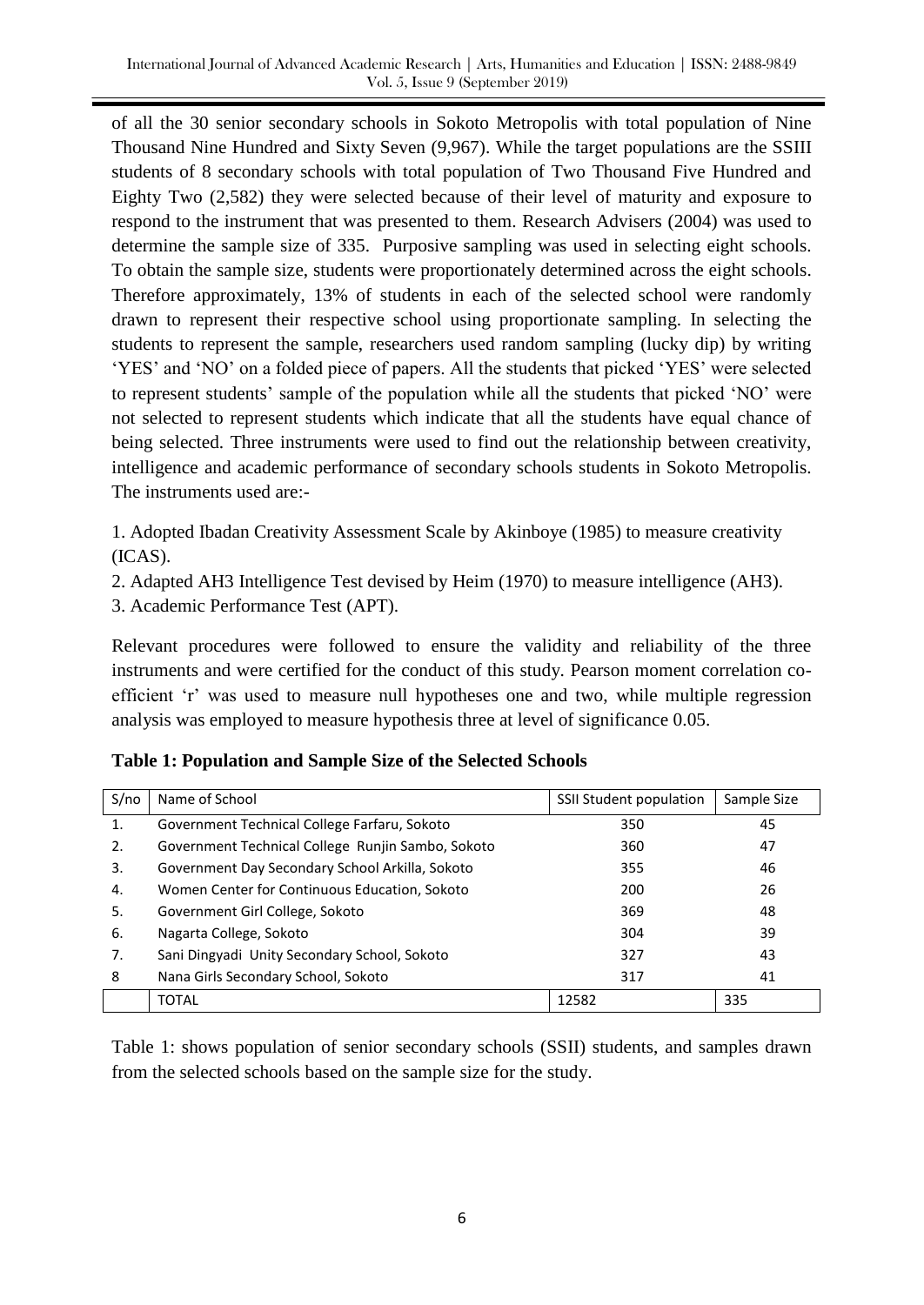Data Presentations: Based on the instruments used for the study, data collected were collated, analyzed and presented in relevant tables to answer the three hypotheses raised by the study.

# **Ho1: There is no significant relationship between creativity and academic performance of secondary schools students in Sokoto Metropolis.**

**Table 2: Relationship between creativity and academic performance of secondary schools students in Sokoto Metropolis.**

| <b>Variables</b>                                    |                   | <b>Mean</b> | Std. Deviation   r-Cal   P-val   Decision |      |      |          |
|-----------------------------------------------------|-------------------|-------------|-------------------------------------------|------|------|----------|
| Creativity                                          | 335               | 59.71       | 18.699                                    | .499 | .000 | Rejected |
| Academic Performance                                | 335               | 61.62       | 19.399                                    |      |      |          |
| $\cap$ $\cap$ $\cap$<br><sup>n</sup><br>$\sqrt{40}$ | $0.00 \times 0.7$ |             |                                           |      |      |          |

Pearson's r (r=.449, n= 335, p=  $.000 < .05$ ).

From the result of table 2, secondary schools students creativity and academic performance were positively related and significant, Pearson's  $r = .499$ ,  $p = .000<0.05$ . This indicates that there is significant relationship between creativity and academic performance of secondary schools students in Sokoto Metropolis because the p-value of .000 is less than the .05 level of significance. Therefore, hypothesis which states there is no significant relationship between creativity and academic performance of secondary schools students in Sokoto Metropolis was rejected. This means that those that score high in creativity test also score high in academic performance test likewise those who score low in academic performance test are likely to score low in creativity test.

# **HO2: There is no significant relationship between intelligence and academic performance of secondary schools students in Sokoto Metropolis.**

|  |                                       |  |  | Table 3: Relationship between intelligence and academic performance of secondary |  |
|--|---------------------------------------|--|--|----------------------------------------------------------------------------------|--|
|  | schools students in Sokoto Metropolis |  |  |                                                                                  |  |

| <b>Variables</b>                             | N   | <b>Mean</b> | Std. Deviation   r-Cal   P-val |      |      | <b>Decision</b> |  |
|----------------------------------------------|-----|-------------|--------------------------------|------|------|-----------------|--|
| Intelligence                                 | 335 | 91.40       | 22.769                         | .485 | .000 | Rejected        |  |
| Academic Performance                         | 335 | 61.62       | 19.399                         |      |      |                 |  |
| $\overline{D}$ , (105 225 000 $\overline{C}$ |     |             |                                |      |      |                 |  |

Pearson's r (r=.485, n= 335, p= .000< .05

From the result of the table 3, secondary schools students intelligence and academic performance were positively related and significant, Pearson's  $r = .485$ ,  $p = .000<0.05$ . This indicates that there is significant relationship between intelligence and academic performance of secondary schools students in Sokoto Metropolis because the p-value of .000 is less than the .05 level of significance. Therefore, hypothesis which states there is no significant relationship between creativity and academic performance of secondary schools students in Sokoto Metropolis was rejected. This means that those that score high in intelligence test also score high in academic performance test likewise those who score low in academic performance test are likely to score low in intelligence test.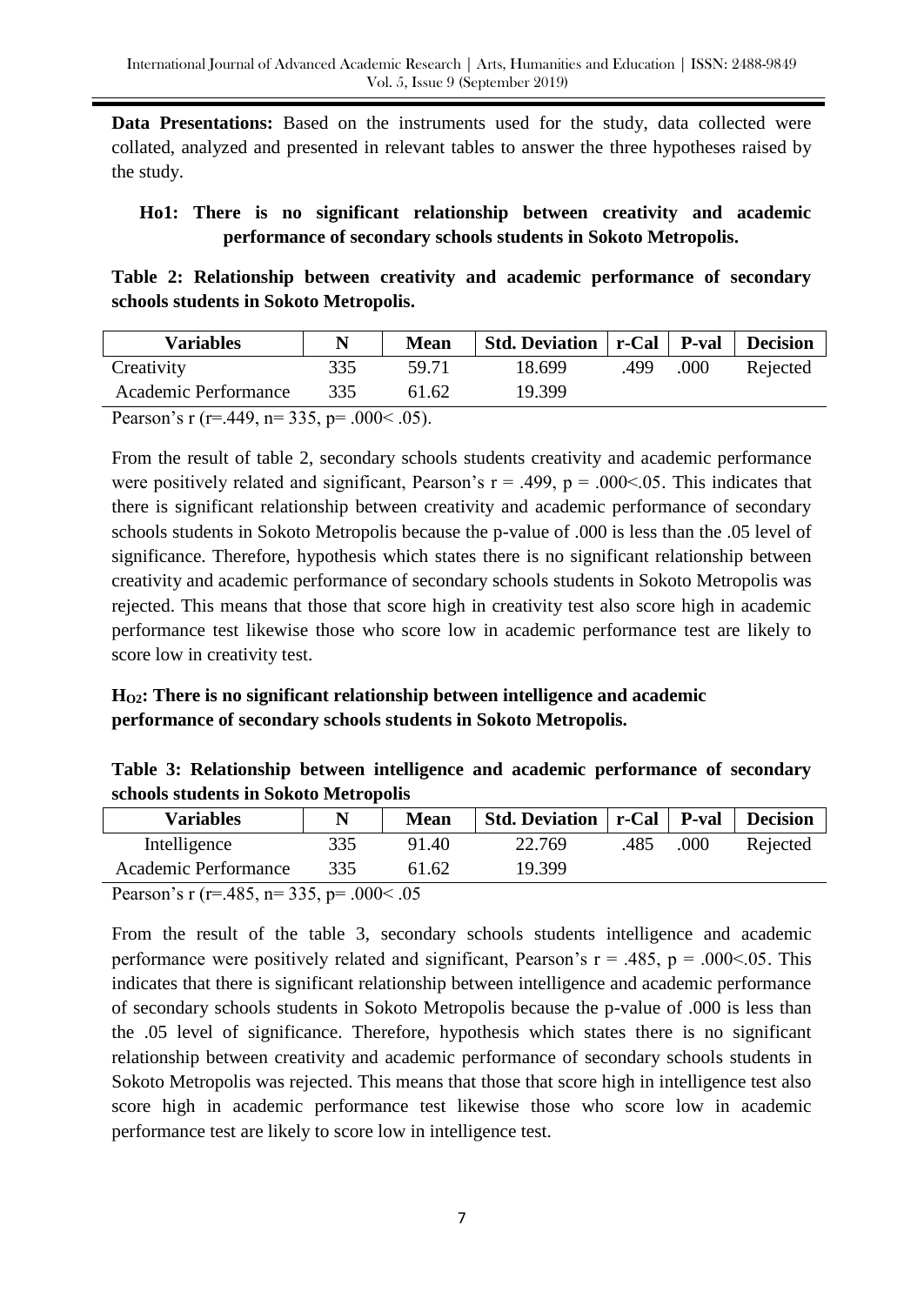**HO3:** There is no significant evidence to prove that creativity is a better predictor of academic performance than intelligence of secondary schools students in Sokoto metropolis.

| <b>Variables</b>    |      |       | <b>P-Value</b> | <b>Decision</b> |
|---------------------|------|-------|----------------|-----------------|
| <b>Creativity</b>   | .331 | 6.009 | .000.          | <b>Rejected</b> |
| <b>Intelligence</b> | .299 | 5.433 | .000           |                 |

|  | Table 4: Creativity and Intelligence Prediction to Academic Performance |  |  |
|--|-------------------------------------------------------------------------|--|--|
|  |                                                                         |  |  |

Dependent Variable: Academic Performance

R=.557,  $R^2$  = .310, Adj.  $R^2$  = .306, SE=16.158, F=74.522, P-value = .000

The data in table four represent the squared part correlations and it revealed that creativity accounted for 0.31% of the variance in academic performance  $R^2$  adj = .306, F (1, 342) = 74.522,  $p < .05$ . While intelligence also accounted for 0.31% of the variance in academic performance R2 adj = .306, F (2, 341) = 74.522,  $p < .05$ . Thus, the significant results of the procedure indicated that creativity and intelligence were able to account for significant amount of variance in the dependent variable (academic performance). Although both creativity and intelligence are predicting variables for academic performance, analysis of regression coefficients indicated that creativity  $β = .331$ ,  $t = 6.009$ ,  $p < .05$  emerged as the better predictor of the secondary schools students academic performance than their intelligence. Therefore, the null-hypothesis that says there is no significant evidence to prove that creativity is a better predictor of academic performance than intelligence of secondary school students in Sokoto Metropolis was rejected. This means that there is a significant evidence to prove that creativity is a better predictor of academic performance of secondary schools students in Sokoto Metropolis than their intelligence.

# **Summary of the Major Findings**

The following are the summary of the major findings based on the five hypotheses tested:

- 1. There is significant relationship between creativity and academic performance of secondary schools students in Sokoto Metropolis.
- 2. There is significant relationship between intelligence and academic performance of secondary schools students in Sokoto Metropolis.
- 3. Creativity is a better predictor of secondary schools students academic performance than their intelligence in Sokoto Metropolis.

# **Discussion of Findings**

Based on the results of hypotheses analyzed, **hypothesis one** found a significant relationship between creativity and academic performance of secondary schools students in Sokoto metropolis. The result of the finding which indicates Pearson's  $r = .499$  and p value = .000 shows a significant relationship of creativity and academic performance of secondary schools students in Sokoto metropolis because the p value of .000 is less than level of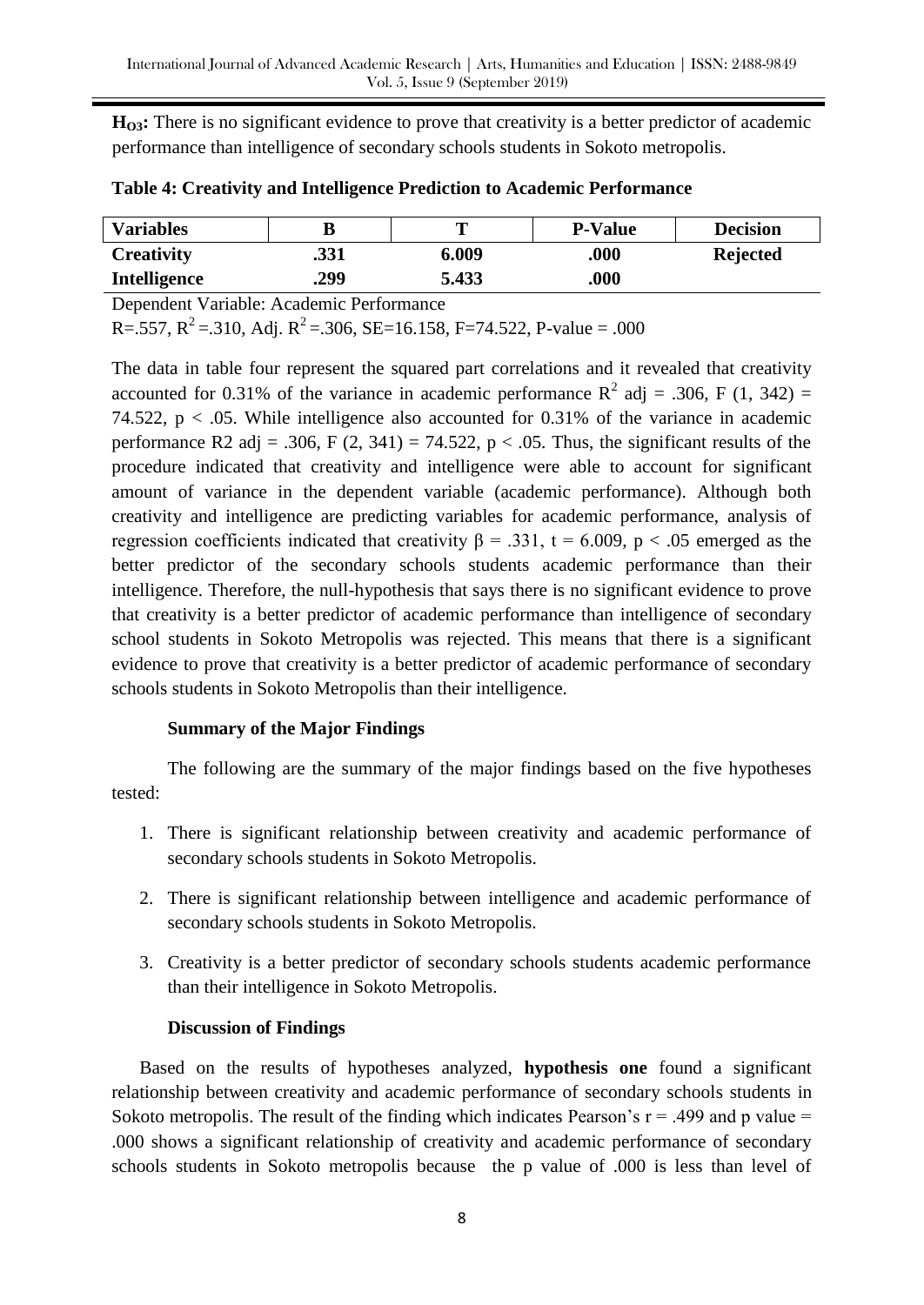significance at 0.05. This is in agreement with the findings of Rhode et al. (2007), Olutoye and Ogundoyin (2004) and Habibollah et al. (2010), which revealed that creativity is positively related to academic performance. This shows that creativity is highly correlated to academic performance and creativity can be used as basic tool for progress in any society, especially Nigeria with its abundant human and materials resources which if properly harnessed can lead it to become among the high technological societies and strong economies in the world.

Therefore, rather than emphasis on academic performance of secondary schools students as commonly practiced in Nigeria, it is necessary that government, educational authorities, teachers and parents to make effort towards developing creative ability in school children by providing necessary learning materials and introducing vocational, technical and skills acquisition subjects in secondary schools thereby creating conducive atmosphere for creativity and academic performance to flourish.

**Hypothesis two:** The result of the study shows a strong and positive relation of intelligence and academic performance of secondary schools students in Sokoto metropolis because the result of the finding indicates that Pearson's  $r = .485$ . And p value = .000 which is less than the level of significance at 0.05, therefore rejected the hypothesis that says there is no relationship between intelligence and academic performance of secondary schools students in Sokoto metropolis. This is in support of Rohde and Thompson (2007), Palaniappan (2007) and Balgu (2014) which show that intelligence and academic performance are highly correlated among school children. The association between intelligence ability and academic performance is very strong, indicating that academic performance relies much on intelligence ability of an individual. So school children who perform very well academically, possess certain degree of intelligence ability. This draws the need for parents, guardians, caregivers, health and educational practitioners to identify, tap and nurture children's intelligence from grass root, so that children can reach the peak or maximum of their potentials.

Lastly, **hypothesis Three** shows that creativity is better predictor of secondary schools students' academic performance than their intelligence in Sokoto metropolis because the result of the finding revealed that creativity accounted for 0.31% of the variance in academic performance  $R^2$  adj = .306, F (1, 342) = 74.522, p < .05. While intelligence also accounted for 0.31% of the variance in academic performance R2 adj = .306, F (2, 341) = 74.522, p < .05. Thus, the significant results of the procedure indicated that creativity and intelligence were able to account for significant amount of variance in the dependent variable (academic performance). Although both creativity and intelligence are predicting variables for academic performance, analysis of regression coefficients indicated that creativity  $\beta = .331$ , t = 6.009, p < .05 emerged as the better predictor of the secondary schools students academic performance than their intelligence. Therefore, the hypothesis that says there is no significant evidence to prove that creativity is a better predictor of academic performance than intelligence of secondary school students in Sokoto metropolis was rejected. This means that there is a significant evidence to prove that creativity is a better predictor of academic performance of secondary schools students in Sokoto metropolis than their intelligence. Similarly, this was supported by the work of AliIqbal (2012) which shows that creativity is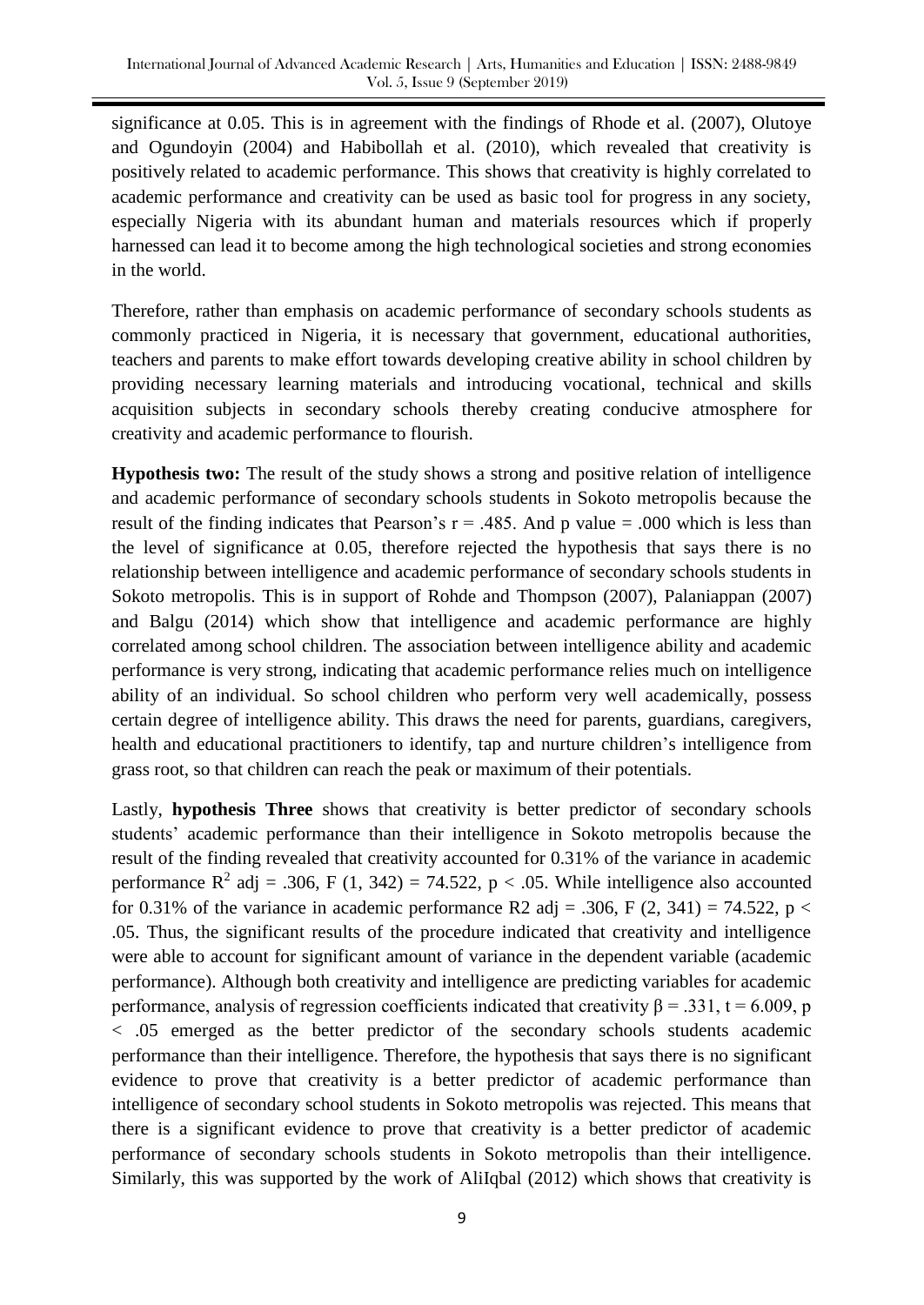the major predictor of academic performance of Business Education Students in University of Lahore in India where he recommended among others that creativity should be thought in schools as separate subject with the aim of enhancing students' academic performance and positive attitude towards learning. The importance of creativity on academic performance is further buttressed by the findings of the current study. This signifies the need to make our educational system more practical, action oriented so that students can equally claim creative ideas and products as they claim certificates, as it is now graduates of school of technologies and polytechnics are among our unemployed youth roaming the street with certificates looking for office work.

# **Conclusion**

Based on the findings of this study, it could be concluded that significant relationship exists between creativity and academic performance of secondary schools students in Sokoto Metropolis since those who score high in creativity test also score high in academic performance test and those who score low in creativity test score low in academic performance. Also, significance relationship exists between intelligence and academic performance of secondary schools students in Sokoto Metropolis, while creativity is better predictor of students' academic performance in secondary schools of Sokoto Metropolis than their intelligence. The conclusion is that, there is need to ensure intelligence and creative potentials of students are properly harnessed to boost academic performance of students for realization of maximum potentials in students for the betterment of Nigerian society and world in general

# **Recommendations**

The following recommendations are put forward in line with the major findings:

- 1. Students should be exposed to creative teaching and learning process. Identification and boosting creativity through proper curriculum content that is more tailored toward divergent thinking and productivity rather than rote memory and acquiring just certificates.
- 2. Teachers and schools authority should try and explore the intelligence ability possessed by each child in order to enhance those abilities since intellectual ability is accompanied by certain level of intelligence reasoning ability. And high level intelligence students are more likely to be creative.
- 3. Nigerian education and examination bodies should lay more emphasis on the interplay between intelligence, creativity and academic performance. As such, more emphasis to technical, entrepreneurship and skills oriented subjects in secondary schools to go along with individual potentials so that students can discover and achieve their maximum potentials. Intelligence boost creativity and creativity boost performances in diverse areas.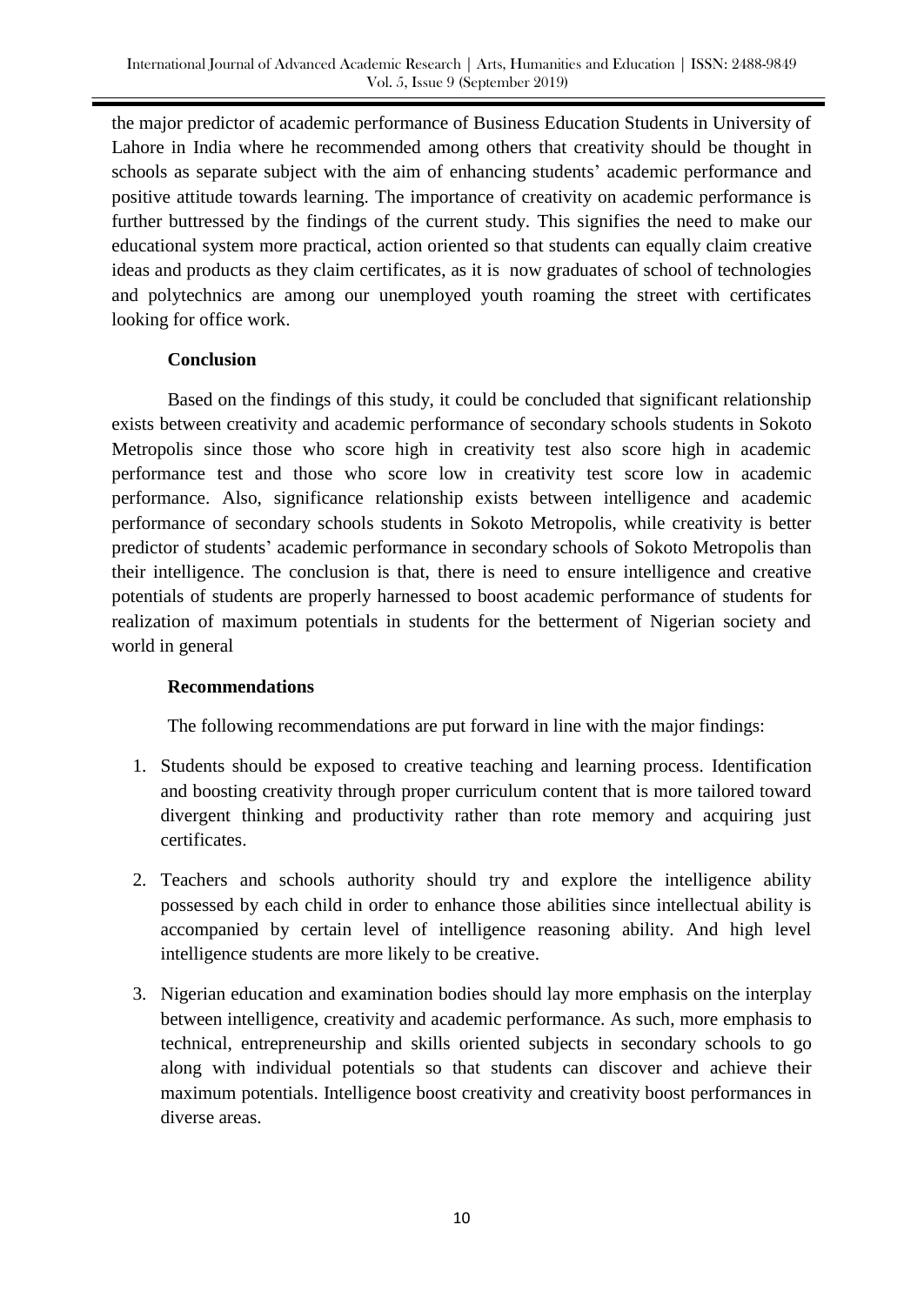### **References**

AbduIlahi, A. T. (2004). Gifted students' self-concept: A behavioural perspective.*Reading In Applied Psychology.* 1 9 1), 28 - 3.

Ademola A, Akintunde H, Yakasai M(2010) emotional intelligence, creativity and academic achievement of business administration students: *electronic journal of research in educational psychology.* Volume 62 pp 23-28.

Akinboye, J. O. (1985). *Nigeria adolescent behaviour patterns and guidance and counseling. Ibadan:* Less Shuyraden Nigeria Ltd.

Ali, A. and Iqbal, T.A (2012) creativity and intelligence as major predictors of academic performance among Business Education Students. Unpublished M.Ed Dissertation. University of Lahore India.

Balgu,B.A(2014) Creativity Tasks and Academic achievement. Science direct [https://wwwscienced](https://wwwscience/)irect.com

Batey, M., Furnham. A. and Safiullina, X. (2010). Intelligence, General Knowledge and Personality as Predictors of Creativity. *Learning and Individual Differences.* 20. 532-535.

Habibollah. N;Abdullah.R Aizean.H.T;Sharir.J; and Kumar. V.(2010) Relationship between creativity and academic perfomance: A study of gender difference. Journal of American Science6(1) pp181-19[0https://www:semanticscholar.org](https://www:semanticscholar.org)

Heim, A. (1970). Intelligence and personality. pelican. Cambridge press.

Jabeen, A and khan M.A (2013) *A study of creativity thinking ability and self concept of high and low achievers*: unique journal of educational research. http.www.uniqueresearchjournal.org/ujer Retrieve  $20<sup>th</sup>$  January, 2015.

Luo, D., Thompson, L. A, & Detterman, D.K (2003). The causal factor underlying the correlation between psychometric g and scholastic performance intelligence. 31(1), 67-83.

Moran, J.D (2010). Creativity in Young Children. The educational Resources Information Centre (ERIC). Urbana III.

Olutaye, M.N and Ogundoyin, J.O (2004). Intelligence Quotient as a Predictor of Creativity among some Nigerian Secondary School Students. *Educational Research and Review, 2(4), 092-095*

Palaniappan(2007)Academic Achievement of Group formed based on creativity and intelligence. *The 13th International Conference on thinking. Norrkoping, Sweden 021 pp145- 151.httpps://google.com.my.*